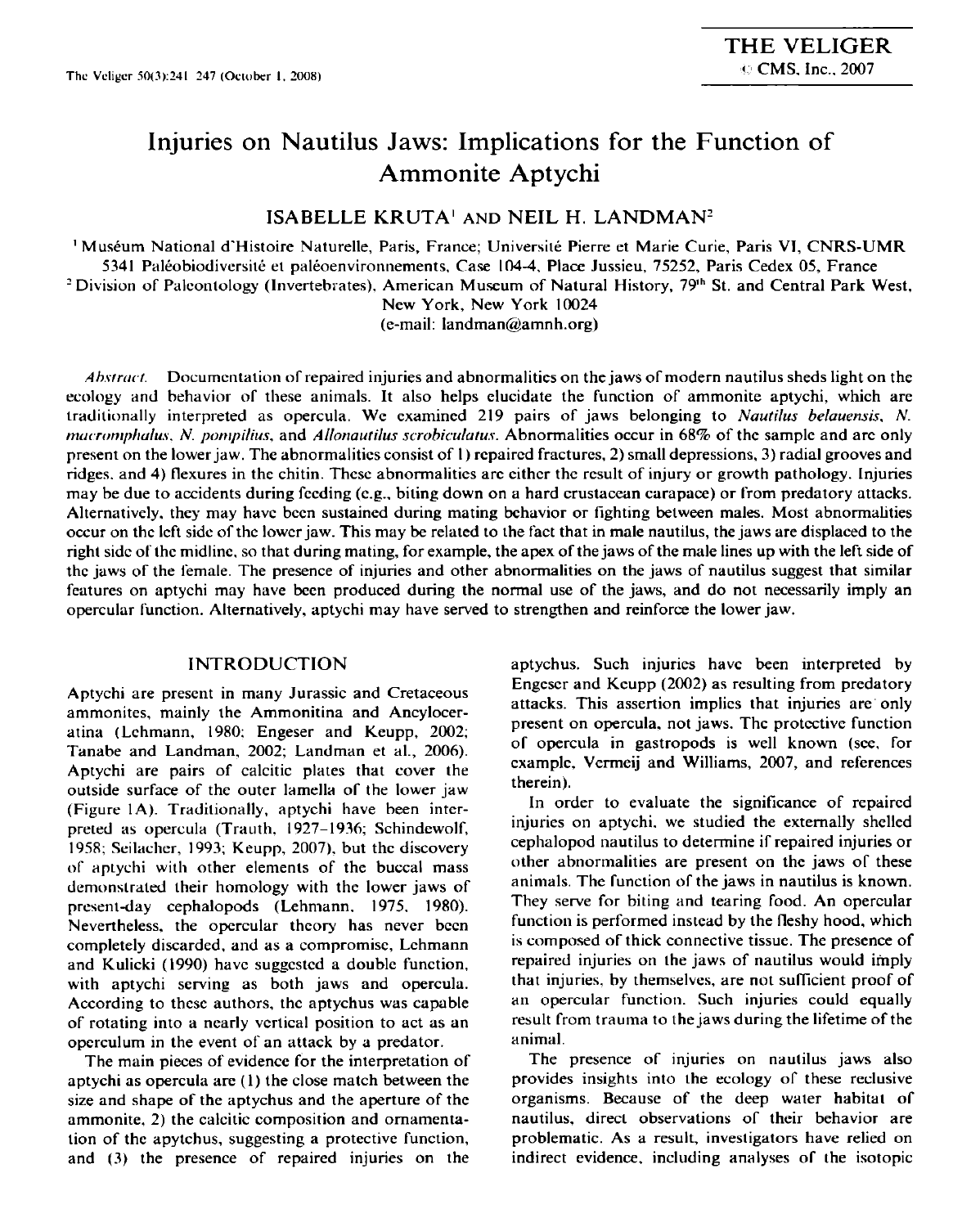

Figure 1. Comparison of the jaws of ammonites with those of modern nautilus. A. Reconstruction of the upper and lower jaws of the Early Jurassic ammonite *Hildoveras* (after Lehmann, 1975: fig. 4). Note that the lower jaw is covered with a pair of calcareous plates, known as an aptychus,  $il =$ inner lamella;  $ol = outer$  lamella. B. Upper and lower jaws of nautilus (after Tanabe and Fukada, 1999: fig. 19.3). The tips *of the jaws are reinforced with calcareous deposits,*  $il = inner$  $lamella$ ;  $o$ ] = outer lamella.

composition of the shell (e.g., Cochran et al., 1981) and studies of repaired injuries (e.g.. Arnold, 1985), for clucs about their life history and habitat,

## **MATERIAL AND METHODS**

The upper and lower jaws of nautilus arc composed of chitin and each consists of inner and outer lamellae (Figure 1B). The upper jaw sits inside the lower jaw. The oral opening is surrounded by the labial margin ("lips"). The outside surfaces of the outer lamellae of the upper and lower jaws are mostly covered by a thin membrane of connective tissue and epithelium (Tanabe and Fukuda, 1999). In contrast, the inside surface of the outer lamella and the outside surface of the inner lamella of the lower and upper jaws are covered with muscles. The jaws are reinforced with calcareous deposits at the apex, known as rhyncolites and conchorhynchs (for a more complete discussion of the orientation and terminology of nautilus jaws, see Saunders et al., 1978).

We studied 219 pairs of nautilus jaws in the collections of the American Museum of Natural History (AMNH). All of the jaws are presumably from adult specimens. Part of the sample (164 specimens) consisted of the entire buccal mass preserved in alcohol. The other 55 pairs of jaws were already separated from the buccal mass and subsequently dried. In the alcohol preserved specimens, the upper jaws were still covered by tissue and were not examined *for* marks. However, in the dried specimens, both the upper and lower jaws were inspected. The jaws belong to four species of Nautilus: 141 jaws of *Nautilus macromphalus* from New Caledonia (57 males, 44 females, 40 *indet.):* 34 jaws of *Nautilus belauensis* from Palau; 42 jaws of *Nautilus pompilius* from various localities (3 from Samoa, 4 from Indonesia, 3 from Fiji, 24 from Papua New Guinea, 8 from the Philippines); and 2 jaws of *Allonautilus scrobiculatus* from Papua New Guinea.

In addition to repaired breaks, we recorded the presence of other abnormalities on the jaws. Specimens were analyzed under the stereomicroscope (x6-x50) and six specimens were observed with SEM. Because of the loss of flexibility of the chitin after drying, some parts of the jaws were broken. These breaks were easy to recognize because of the fresh is and sharpness of the fractures.

# **RESULTS**

# **Description of Abnormalities**

We categorized the abnormalities observed on the nautilus jaws as follows: (1) repaired fractures, (2) depressions, (3) radial grooves and ridges, and (4) flexures. A total *of 149 specimens (68%)* of the sample exhibit at least one of these abnormalities. Almost all of the abnormalities occur on the outer lamella of the lower jaw. No abnormalities are present on the upper jaw.

**1) Repaired fractures:** The most spectacular repaired fracture appears on a lower jaw of *Nautilus belauensis*  (AMNH 51881). The jaw is 39 mm long and is undoubtedly from an adult specimen. The injury occurs on the left side of the outer lamella and extends from the anterior dorsal part of the wing to the posterior ventral part (Figure 2A, B). The break continues onto the inner lamella (Figure *2C). The outside of* the outer lamella is fractured, with a maximum offset of 1.3 mm on each side of the break. On the inside of the outer lamella, the fracture is repaired by an elongate, cordlike thickening of chitin (Figure 2C. D). This chitinous thickening is 2.2 mm wide and 1.0 mm high and subdivides for part of its length. There are no growth lines on the thickening and the texture is reminiscent of pahoehoe lava.

**2) Depressions:** Small depressions are present on some of the nautilus jaws (Figure  $3C-F$ , I. J). These features only occur on the outside of the outer lamella of the lower jaw. Several depressions may *occur* on the same specimen (Figure 3E, F). The depressions are less than 1 mm long and less than 0.2 mm deep. They vary in shape from triangular to quadrate to round. They are conformable with the surrounding jaw surface, but show a slightly different texture. The depressions are *not* expressed on the inside surface of the outer lamella. They occur in all of the nautilus species but are more common in *Nautilus pompilius* and *N. belauensis.* They preferentially occur on the left side of the outer lamella in these species.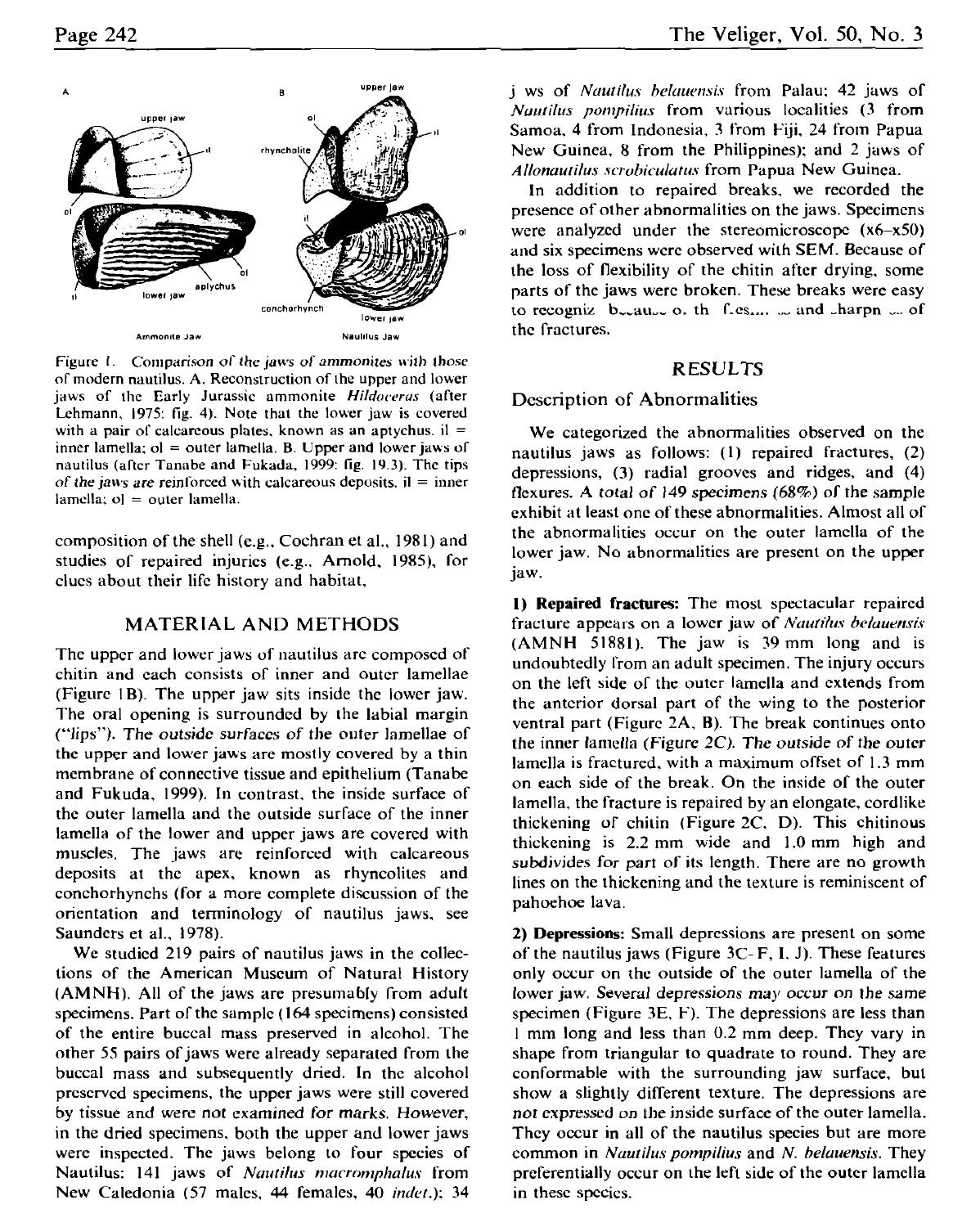

Figure 2. Lower jaw of *Nautilus belauensis* (AMNH 51881) with a large repaired injury. A. Left lateral view of the lower jaw, showing the hreak (arrow) on the ouler lamella (ol). The break extends lo the posterior end ol" the wing. Part of the calcareous deposit at the lip was broken away during handling. Anterior direction lo the left. B. I.eft lateral view of the lower jaw. slightly tilled down, to expose the gap at the break (arrow). C. View of the inside surface of the outer lamella, showing the repaired portion (left arrow). Note that the break (right arrow) continues onto the inner lamella (il). Anterior direction to the right. D. Close-up of the repair (arrow) on the inside surface of the outer lamella, which consists of a thickened ridge of chitin that must have been secreted from the inside.

3) Radial grooves and ridges: As noted by Saunders ct al. (1978), the outside surface of the outer lamella of the lower jaw is covered with closely spaced, comarginal lirae, which are usually interpreted as growth lines. In some specimens, however, these growth lines are transected by elongate grooves that occasionally extend to the posterior margin (Figure 3A. B). These grooves are generally superficial with a maximum depth of approximately 0.2 mm. and are usually bordered by thin ridges. Sometimes, instead of grooves, the surface is marked by thin bands, approximately 0.5 mm wide. characterized by an irregular texture (Figure 3G, II). Radial grooves or bands occur in 54% of the specimens that show abnormalities.

4) Klexures: Flexures are minor discontinuities in the outer lamella of the lower jaw, which follow the course of the lirae (Figure 3K, L). They are sometimes expressed as overhanging fringes of chitin. indicating the previous position of the jaw margin Flexures are very common and preferentially occur on the left side of the lower jaw (92% of the specimens with flexures).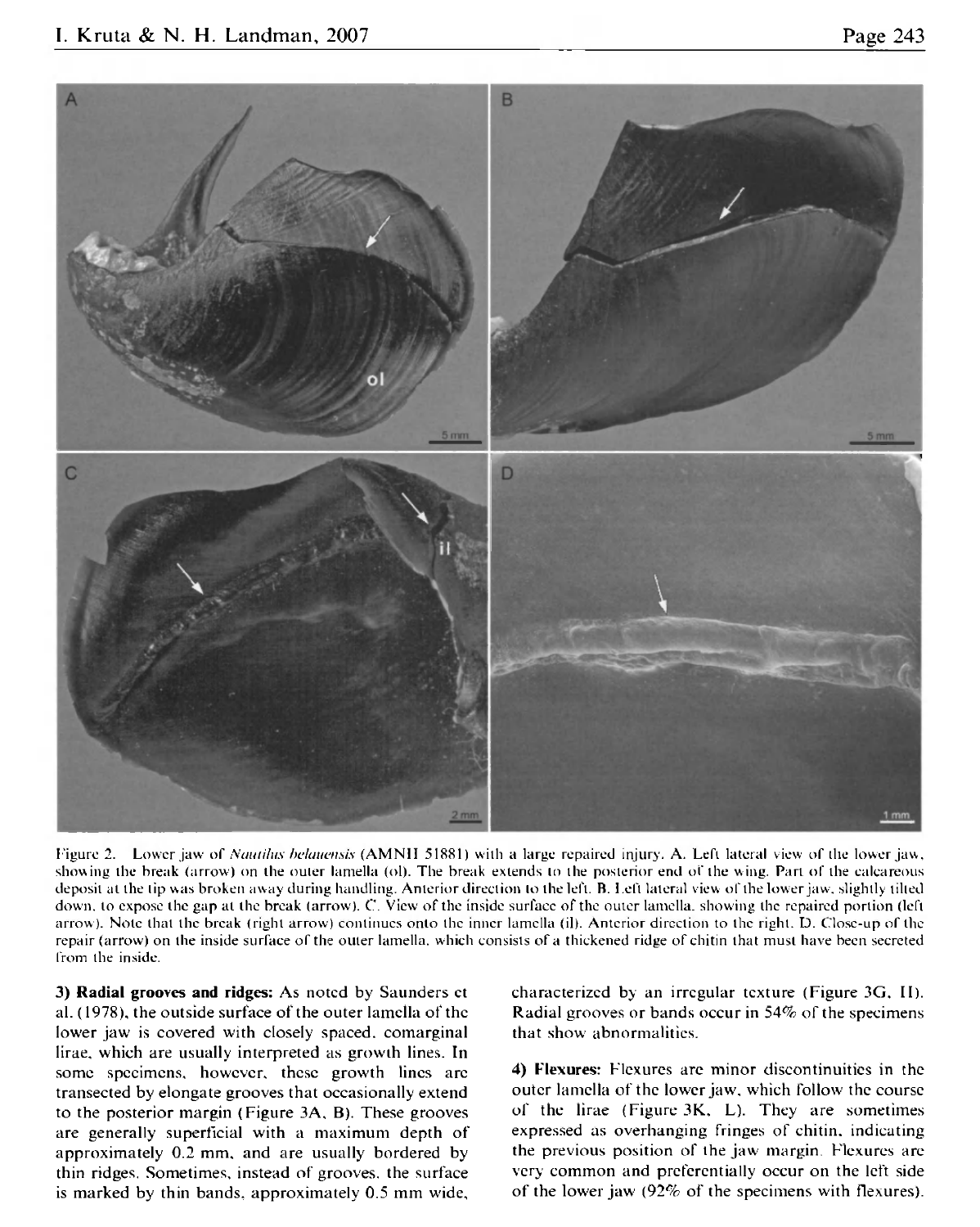

Figure 3. Abnormalities on the lower jaws of nautilus. A, B. Radial groove (arrow) on the outer lamella of the lower jaw of *Nautilus macromphalus* (AMNH 51870). The groove extends to the posterior margin of the wing, suggesting permanent damage to the jaw-secreting tissue. Anterior direction to the right. The close-up in B is rotated 180 relative to A. C. D. Elongate depression (arrow) on the outer lamella of the lower jaw of *Nautilus helauensis* (AMNH 51868). Anterior direction to the left. E, F. Triangular depression (arrow ) on the outer lamella of the lower jaw of *Nautilus helaucnsis* (AMN H 51335). Anterior direction lo the right. G. H. Radial bands (arrows) on the outer lamella of the lower jaw of *Nautilus bdauensis* (AMN H 518831. Anterior direction to (he right. 1, J. Small depression (arrow) on the outer lamella of the lower jaw of *Nautilus pompilius* (AMNH 51869). Anterior direction to the left. The close-up in B is rotated 180 relative to 1. K, L. Flexure in the chitin (arrow) on the outer lamella of the lower jaw of *Nautilus macrumphulus* (AMN H 51884). Anterior direction to the right. The calcareous tips of the jaws are occasionally missing in these specimens due to breakage during drying or handling.

### Distribution of Abnormalities

The incidence of abnormalities varies among the different species. The highest percentage of abnormalities occurs in *Nautilus belauensis*, including the specimen with the conspicuous scar. The highest percentage of grooves appears in A', *macromphahts.*  The percentage of depressions is higher in N. *belauensis* and N. *pompilius* than in the other species. In N. *macromphalus*, in which the number of males and females is known, the incidence of abnormalities is higher in males than in females (70% versus 55%). The most common abnormality in both sexes is grooves. However, the incidence of grooves is higher in males than females (60% versus 36%).

Some of these differences may be related to the preservation of the jaws (alcohol versus dry). For example, most of the flexures occur in alcoholprescrvcd rather than dry specimens (92% versus 8%), perhaps becausc flexures are less noticeable on dry specimens. In contrast, depressions are more common on dry specimens. Therefore, the kind of preservation may bias the results.

## **DISCUSSION**

The abnormalities described on the jaws of nautilus are either the result of injuries to the jaws or growth pathologies. The repaired break in AMNH 51881 is the most obvious example of a repaired injury in which the lower jaw was broken and repaired during life by the secretion of additional chitinous material from the inside. The depressions, with a maximum depth of 0.2 mm. may also represent injuries due to impact, or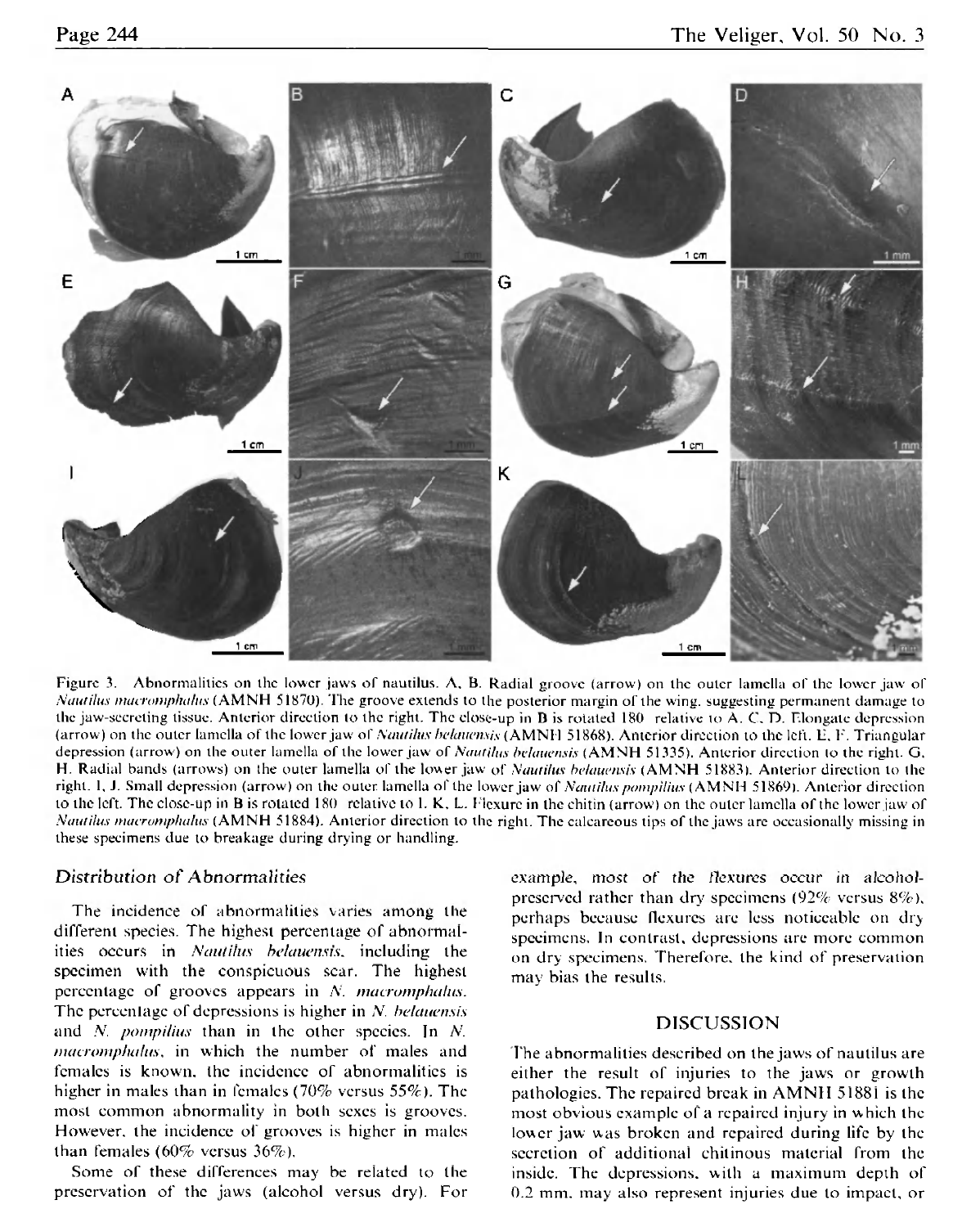possibly damage caused by parasites. In any event, the damage was not permanent. In contrast, the radial grooves and ridges extending to the posterior margin of the jaws imply permanent damage to the jaw-secreting tissue, perhaps due to injury. The flexures that follow the growth lines probably represent pauses in growth due to stress, after which growth resumed, and are not related to injuries to the jaws.

The injuries on these jaws may be due to several factors. They may have been produced during feeding. In their natural habitat, nautilus regularly feed on crustaceans (Saunders and Ward, 1987; Saunders et al., 1987; Ward, 1987), as confirmed by reports of crustacean remains in the gut contents of freshly captured nautilus (Haven, 1972). In addition, Ward and Wicksten (1980) observed *Nautilus macromphalus* in captivity eating freshly molted exoskeletons of lobsters. Thus, the nautilus may have damaged their jaws by simply biting down on a hard crustacean carapace. Injuries may also have been caused by counterattacks of the prey. For example. Ward (1981) observed hermit crabs defending themselves against nautilus attack by breaking off pieces of the nautilus shell.

Alternatively, the injuries on nautilus jaws may have been produced by predators. The large breaks observed on nautilus shells have routinely been attributed to predators such as teleosts, sharks, and crabs (Arnold, 1985; Ward, 1987). There are few eye witness accounts of predatory attacks, but Saunders et al. (1987) observed such an attack by triggerfish on *Nautilus belauensis* in shallow water in Palau.

Another possible source of injuries on nautilus jaws may be linked to mating and courtship behavior. During copulation, a male nautilus grasps the shell of the female (Arnold, 1985, 1987), and the jaws of both sexes could be damaged in the process. The jaws of the male are especially vulnerable to counter attack by the female if the male is using its jaws to grasp the shell of the female. Injuries could also be produced during fights between males. Haven (1972) noted bites in the hoods and V-shaped breaks in the shells of *Nautilus pompilius* in captivity, which she attributed to combat between males. This behavior is consistent with the observation that in our sample of *N. macromphalus*, in which the distribution of sexes is known, jaw abnormalities are more common in males than females.

The location of the abnormalities sheds some light on the biology of nautilus. Nearly all of the abnormalities occur on the outer lamella of the lower jaw. Because the upper jaw is mostly covered by muscles and sits within the lower jaw, the outer lamella of the lower jaw is more vulnerable to injury. Furthermore, most of the abnormalities occur on the left side of the lower jaw. This pattern may be related to the position of the jaws in the shell. In males, the jaws are displaced toward the right side of the shell due to the development of the spadix (Saunders and Spinosa, 1978; Saunders and Ward, 1987). Thus, during copulation, the apex of the jaws of the male lines up with the left side of the jaws of the female and, conversely, the apex of the jaws of the female lines up with the left side of the jaws of the male. This offset has also been cited to explain the disparity in the incidence of repaired shell breaks between the left and right sides of the shell. For example, Arnold (1985) noted that, in females, there is a higher incidence of injuries on the left side of the shell. The off-center position of the jaws in males also implies that, during male to male combat, the left side of the jaws is more vulnerable to damage than the right side.

The highest percentage of abnormalities occurs in *Nautilus belauensis.* This probably reflects the larger size of the jaws of this species. With more surface area to inspect, the probability of finding injuries is higher. In addition, studies of the longevity of nautilus suggest that *N. belauensis* is longer lived than the other nautilus species (Landman and Cochran, 1987). Because of their longer life span, these animals may have had a greater chance of sustaining injuries.

The paleontological implications of our observations bear on the arguments used to support the opercular theory of ammonite aptychi (Seilacher, 1993; Keupp, 2007). Traditionally, irregular marks on aptychi have been interpreted as healed injuries and, thus, proof of an opercular function. There are many illustrations of such marks on aptychi from the Jurassic of Germany (for example, Schindewolf, 1958; pis. 5, 9; Keupp et al., 1999: pi. 3, fig. 6; Keupp, 2000: 114, upper left; Engeser and Keupp, 2001: fig. 2). In addition, Landman et al. (2007: figs. 13.17-20) have illustrated such marks on the aptychi of *Baculites* from the Upper Cretaceous of North America.

Our study of abnormalities on nautilus jaws suggests that the formation of such features on aptychi may have been the result of the normal use of the jaws. However, we cannot exclude the possibility of an opercular function, although this interpretation requires more evidence. Alternatively, the aptychi may have simply served to strengthen the lower jaw. In this context, it is worth noting that nearly all of the abnormalities that we observed on nautilus jaws appear on the outside surface of the outer lamella of the lower jaw. Thus, the thick calcareous plates comprising the aptychus may have functioned to protect the outer surfacc of the lower jaw in ammonites, even if the aptychus did not rotate into a vertical position, as envisioned by Lehmann and Kulicki (1990).

#### **FUTURE WORK**

This is the first study of abnormalities on nautilus jaws (or any cephalopod jaws, for that matter). Further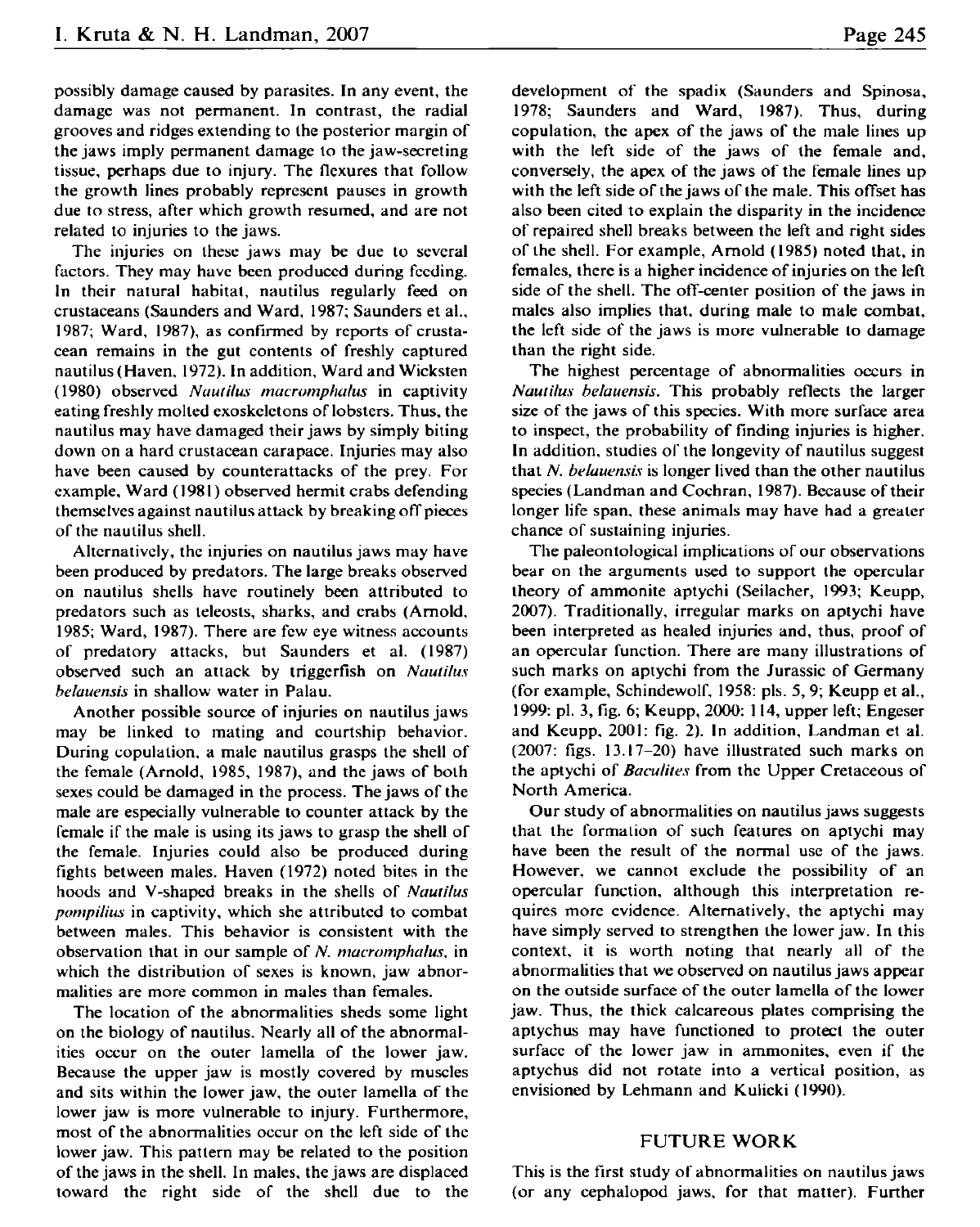studies could investigate the relationship between injuries on the nautilus shell and those on the jaws. Is an injury on the shell also expressed on the jaws? Such studies might provide additional insights into the ecology and behavior of nautilus—that is, their prev and their predators. It would also be interesting to determine if there are geographic differences in the occurrence of jaw injuries associated with different feeding habits.

From the paleontological point of view, our study suggests the need to more carefully examine the abnormalities on ammonite aptychi. Are these marks, in fact, the same as those on nautilus jaws? Do they appear on the inner and outer sides of the aptychus or only on the outer side? Do the injuries extend to the underlying chitinous layer of the jaw or are they restricted to the calcareous plates? The extent to which the marks on aptychi are the same as those on the jaws of nautilus will determine the extent to which our observations about nautilus can shed light on the functional interpretation of ammonite jaws.

**Acknowledgments.** We thank Royal H. Mapes (Ohio University) and W. Bruce Saunders (Bryn Mawr College) for supplying specimens for our study. R.H. Mapes, Gary Vermeij (University of California, Davis), Kazushige Tanabe (University of Tokyo) and Isabelle Rouget and Fabrizio Cecca (both Universite Pierre et Marie Curie, Paris) reviewed an earlier draft of this manuscript and made many helpful suggestions. Jacob Mey (AMNH) assisted in SEM, Susan Klofak (AMNH) in specimen preparation, and Jay Bicderman and Steve Thurston (both AMNH) in photography. This research was funded by the Norman D. Newell Fund (AMNH) and a fellowship to I. Kruta from the Kade Foundation to support her stay at the AMNH.

## **LITERATURE CITED**

- ARNOLD, J. M. 1985. Shell growth, trauma, and repair as an indicator of life history for *Nautilus.* The Veliger 27(4): 386 396.
- ARNOLD, J. M. 1987. Reproduction and embryology of *Nautilus.* Pp. 353-372 in W. B. Saunders &. N. H. Landman (eds.). *Nautilus:* the biology and paleobiology of a living fossil. Plenum Press: New York and London.
- COCHRAN, J. K., D. M. RYE & N. H. LANDMAN. 1981. Growth rale and habitat of *Nautilus pompilius* inferred from radioactive and stable isotope studies. Paleobiology 7:469-480.
- ENGESER, T. & H. KEUPP. 2002. Phylogeny of the aptychiposscssing Neoammonoidca (Aptychophora nov., Cephalopoda). Lethaia 24:79-96.
- HAVEN, N. 1972. The ecology and behavior of *Nautilus pompilius* in the Philippines. The Veliger 15(2):75-81.
- KEUPP, H. 2000. Ammoniten: Paläobiologische Erfolgsspiralen. Jan Thorbecke Verlag: Stuttgart. 165 pp.
- KEUPP, H. 2007. Complete ammonoid jaw apparatuses from the Solnhofen plattenkalks: implications for aptychi function and microphagous feeding of ammonoids. Neues Jahrbuch fur Palaontologie Abhandlungen 245(1): 93-101 .
- KEUPP, H., M. RÖPER & A. SEILACHER. 1999. Paläobiologische Aspekte von *syn* ww-besiedelten Ammonoideen im Plattenkalk des Ober-Kimmeridgiums von Brunn in Oslbaycm. Berliner geowissenschaftliche Abhandlungen E30:121-145.
- LANDMAN, N. H. & J. K. COCHRAN. 1987. Growth and longevity of *Nautilus.* Pp. 401 *420* in W. B. Saunders & N. H. Landman (eds.). *Nautilus',* the biology and paleobiology of a living fossil. Plenum Press: New York and London.
- LANDMAN, N. H., N. L. LARSON & W. A. COBBAN. 2007. Jaws and radula of *Baculites* from the Upper Cretaceous (Campanian) of North America. Pp. 257-298 in N. H. Landman, R. A. Davis & R. H. Mapes (eds.). Cephalopods present and past: New insights and fresh perspectives. Springer: Dordrecht, The Netherlands.
- LANDMAN, N. H., C. J. TSUJITA, W. A. COBBAN, N. L. LARSON, K. TANABE & R. L. FLEMMING. 2006. Jaws of Late Cretaceous placenticeratid ammonites: How preservation affects the interpretation of morphology. American Museum Novitates 3500:1-48.
- LEHMANN, U. 1975. Über Nahrung und Ernährungsweise von Ammoniten. Paläontologische Zeitschrift 49:187-195.
- LEHMANN, U. 1980. Ammonite jaw apparatus and soft parts. Pp. 275-287 in M. R. House & J. R. Senior (eds.). The Ammonoidea. Academic Press: London.
- LEHMANN, U. & C. KULICKI. 1990. Double function of aptychi (Ammonoidea) as jaw elements and opercula. Lethaia 23:325-331.
- SAUNDERS, W. B. & C. SPINOSA. 1978. Sexual dimorphism in *Nautilus* from Palau. Paleobiology 4:349 358.
- SAUNDERS, W. B., C. SPINOSA & L. E. DAVIS. 1987. Predation on *Nautilus.* Pp. 201-212 in W. B. Saunders & N. H. Landman (eds.). *Nautilus*: the biology and paleobiology of a living fossil. Plenum Press: New York and London.
- SAUNDERS, W . B., C . SPINOSA, C . TEICHERT & R. C . BANKS. 1978. The jaw apparatus of Recent *Nautilus* and its palaeontological implications. Palaeontology  $21(1): 129-$ 141.
- SAUNDERS, W. B. & P. D. WARD. 1987. Ecology, distribution, and population characteristics in *Nautilus.* Pp. 137-162 in W. B. Saunders & N. H. Landman (eds.). *Nautilus*: the biology and paleobiology of a living fossil. Plenum Press: New York and London.
- SCHINDEWOLF, O. H. 1958. Uber Aptychen (Ammonoidea). Palaeontographica A 111:1-46.
- TANABE, K. &. Y. FUKUDA. 1999. Morphology and function of cephalopod buccal mass. Pp. 245-262 in E. Savazzi (ed.), Functional morphology of the invertebrate skeleton. John Wiley & Sons: New York.
- TANABE, K. & N. H. LANDMAN. 2002. Morphological diversity of the jaws of Cretaceous Ammonoidea. Pp. 157-165 in H. Summesberger, K. Histon & A. Daurer (eds.), Cephalopods—Present and Past. Abhandlungen der Geologischen Bundesanstalt 57.
- TRAUTH, F. 1927-1936. Aptychenstudien I-VIII. Annalen des Naturhistorischen Museums in Wien 41:171-259 (1927); 42: 121-193 (1928); 44: 329—411 (1930): 45: 17-136(1931); 47: 127-145 (1936).
- SEILACHER. A. 1993. Ammonite aptychi: how to transform a jaw into an operculum? American Journal of Science 293A:20-32.